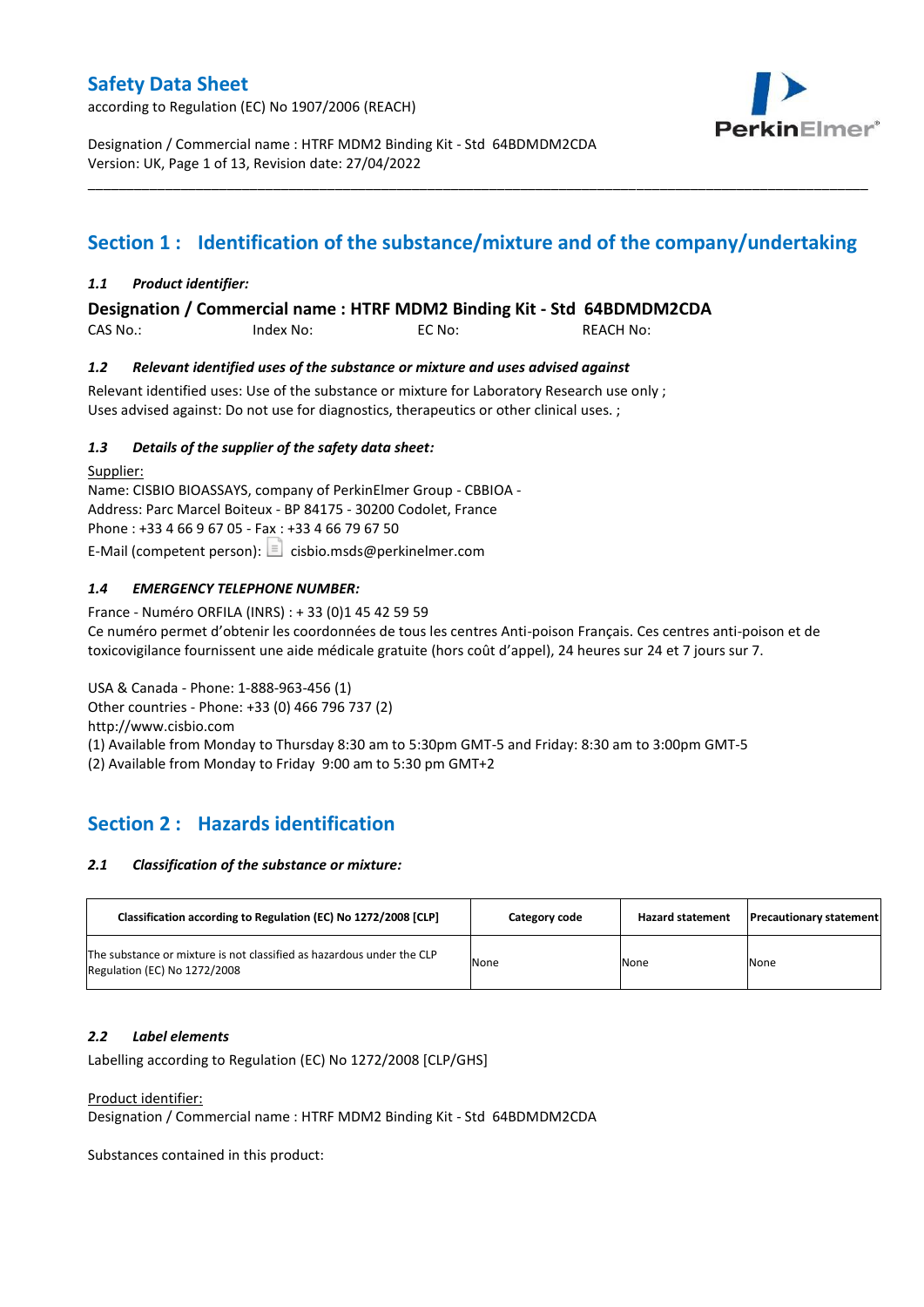according to Regulation (EC) No 1907/2006 (REACH)



Designation / Commercial name : HTRF MDM2 Binding Kit - Std 64BDMDM2CDA Version: UK, Page 2 of 13, Revision date: 27/04/2022

Hazard pictograms

Signal word:

Hazard and precautionary statements:

#### *2.3 Other hazards*

The mixture does not contain substances classified as 'Substances of Very High Concern' (SVHC) >= 0.1% published by the European CHemicals Agency (ECHA) under article 57 of REACH. The mixture satisfies neither the PBT nor the vPvB criteria for mixtures in accordance with annexe XIII of the REACH regulations EC 1907/2006. ; Adverse human health effects and symptoms:

\_\_\_\_\_\_\_\_\_\_\_\_\_\_\_\_\_\_\_\_\_\_\_\_\_\_\_\_\_\_\_\_\_\_\_\_\_\_\_\_\_\_\_\_\_\_\_\_\_\_\_\_\_\_\_\_\_\_\_\_\_\_\_\_\_\_\_\_\_\_\_\_\_\_\_\_\_\_\_\_\_\_\_\_\_\_\_\_\_\_\_\_\_\_\_\_\_\_\_\_\_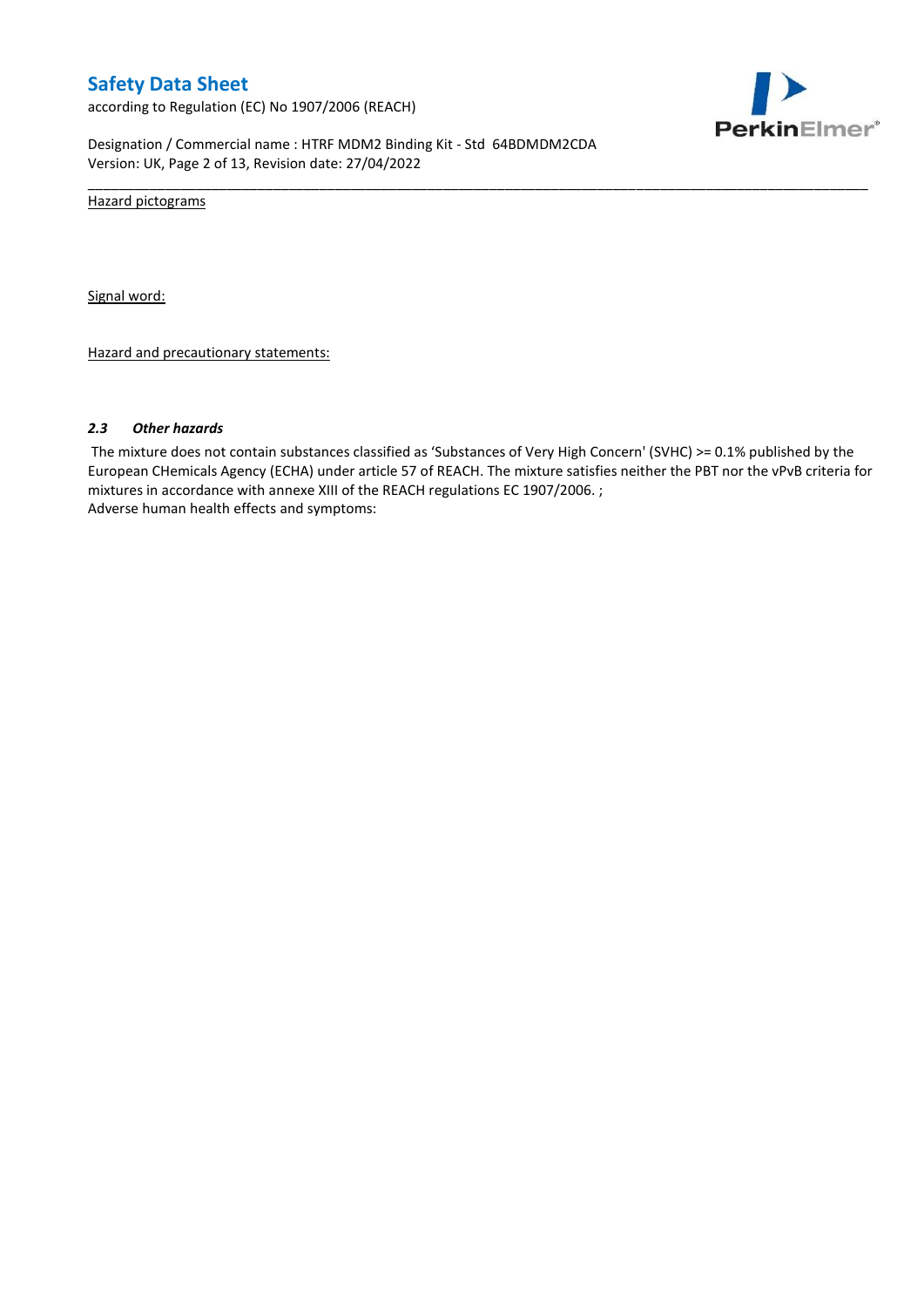according to Regulation (EC) No 1907/2006 (REACH)



Designation / Commercial name : HTRF MDM2 Binding Kit - Std 64BDMDM2CDA Version: UK, Page 3 of 13, Revision date: 27/04/2022

# **Section 3 : Composition/information on ingredients**

## *3.2 Mixtures*

Hazardous ingredients:

| Substance name                                                             | CAS n° | Index n° | EC n°     | <b>Classification according Regulation (EC)</b><br>No. 1272 [CLP] | Concentration<br>(%) | <b>SCL</b> | M-factor |
|----------------------------------------------------------------------------|--------|----------|-----------|-------------------------------------------------------------------|----------------------|------------|----------|
| $4-(2-$<br>hydroxyethyl)piperazin-7365-45-9<br>1-ylethanesulphonic<br>acid |        |          | 230-907-9 |                                                                   | $< 3\%$              |            |          |

\_\_\_\_\_\_\_\_\_\_\_\_\_\_\_\_\_\_\_\_\_\_\_\_\_\_\_\_\_\_\_\_\_\_\_\_\_\_\_\_\_\_\_\_\_\_\_\_\_\_\_\_\_\_\_\_\_\_\_\_\_\_\_\_\_\_\_\_\_\_\_\_\_\_\_\_\_\_\_\_\_\_\_\_\_\_\_\_\_\_\_\_\_\_\_\_\_\_\_\_\_

Additional information:

Full text of H- and EUH-phrases: see SECTION 16.

# **Section 4 : First aid measures**

#### *4.1 Description of first aid measures*

**General information**:Do not leave affected person unattended. ;

**Following inhalation:**In case of respiratory tract irritation, consult a physician. ;

**Following skin contact**:After contact with skin, wash immediately with water ;

**Following eye contact**:After contact with the eyes, rinse with water with the eyelids open for a sufficient length of time, then consult an ophthalmologist immediately. ;

**Following ingestion**:Do NOT induce vomiting. ;

**Self-protection of the first aider**:

#### *4.2 Most important symptoms and effects, both acute and delayed*

Symptoms:No known symptoms to date. ; Effects:

#### *4.3 Indication of any immediate medical attention and special treatment needed*

Notes for the doctor:

# **Section 5 : Firefighting measures**

#### *5.1 Extinguishing media:*

**Suitable extinguishing media**:This product is not flammable. Use extinguishing agent suitable for type of surrounding fire ;

#### *5.2 Special hazards arising from the substance or mixture*

Hazardous combustion products:/

### *5.3 Advice for fire-fighters*

Wear Protective clothing.;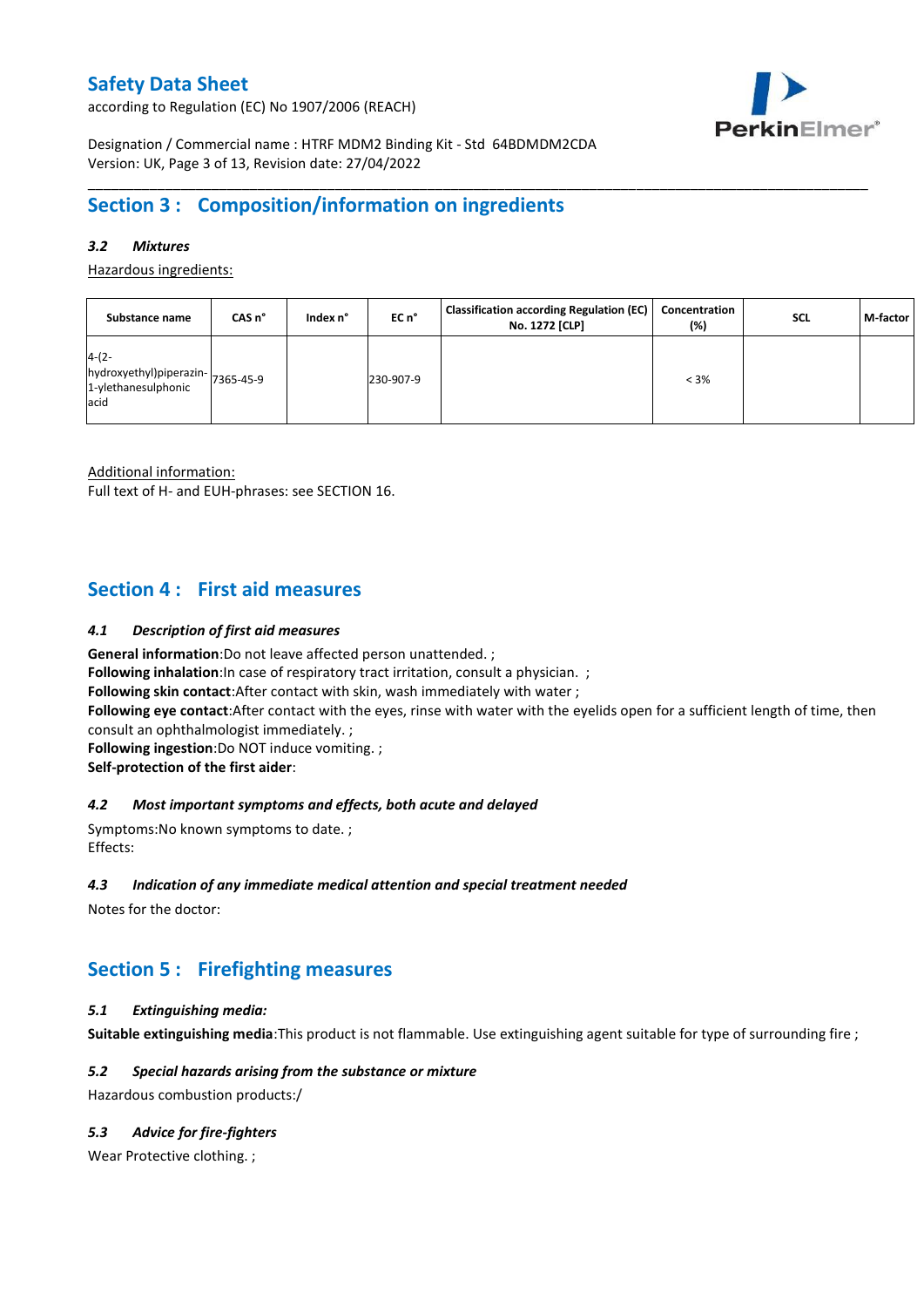according to Regulation (EC) No 1907/2006 (REACH)



Designation / Commercial name : HTRF MDM2 Binding Kit - Std 64BDMDM2CDA Version: UK, Page 4 of 13, Revision date: 27/04/2022

\_\_\_\_\_\_\_\_\_\_\_\_\_\_\_\_\_\_\_\_\_\_\_\_\_\_\_\_\_\_\_\_\_\_\_\_\_\_\_\_\_\_\_\_\_\_\_\_\_\_\_\_\_\_\_\_\_\_\_\_\_\_\_\_\_\_\_\_\_\_\_\_\_\_\_\_\_\_\_\_\_\_\_\_\_\_\_\_\_\_\_\_\_\_\_\_\_\_\_\_\_

# **Section 6 : Accidental release measures**

### *6.1 Personal precautions, protective equipment and emergency procedures*

Emergency procedures: Provide adequate ventilation. ;

## *6.2 Environmental precautions*

Do not allow to enter into surface water or drains. ;

### *6.3 Methods and material for containment and cleaning up*

For cleaning up:Suitable material for taking up: Absorbing material, organic ; Other information:

### *6.4 Reference to other sections*

Additional information:

# **Section 7 : Handling and storage**

## *7.1 Precautions for safe handling*

Protective measures: Advice on safe handling:Avoid contact with skin, eyes and clothes. ; Fire preventions:

Do not eat, drink or smoke in areas where reagents are handled. ; Advice on general occupational hygiene Handle in accordance with good industrial hygiene and safety practice ;

#### *7.2 Conditions for safe storage, including any incompatibilities*

Technical measures and storage conditions: Requirements for storage rooms and vessels:Keep container tightly closed. ; Hints on storage assembly: Materials to avoid: Further information on storage conditions:

### *7.3 Specific end uses:*

Recommendations on specific end uses: Observe technical data sheet. ;

# **Section 8 : Exposure controls/personal protection**

#### *8.1 Control parameters*

Preliminary remark:

## 8.1.1 Occupational exposure limits:

France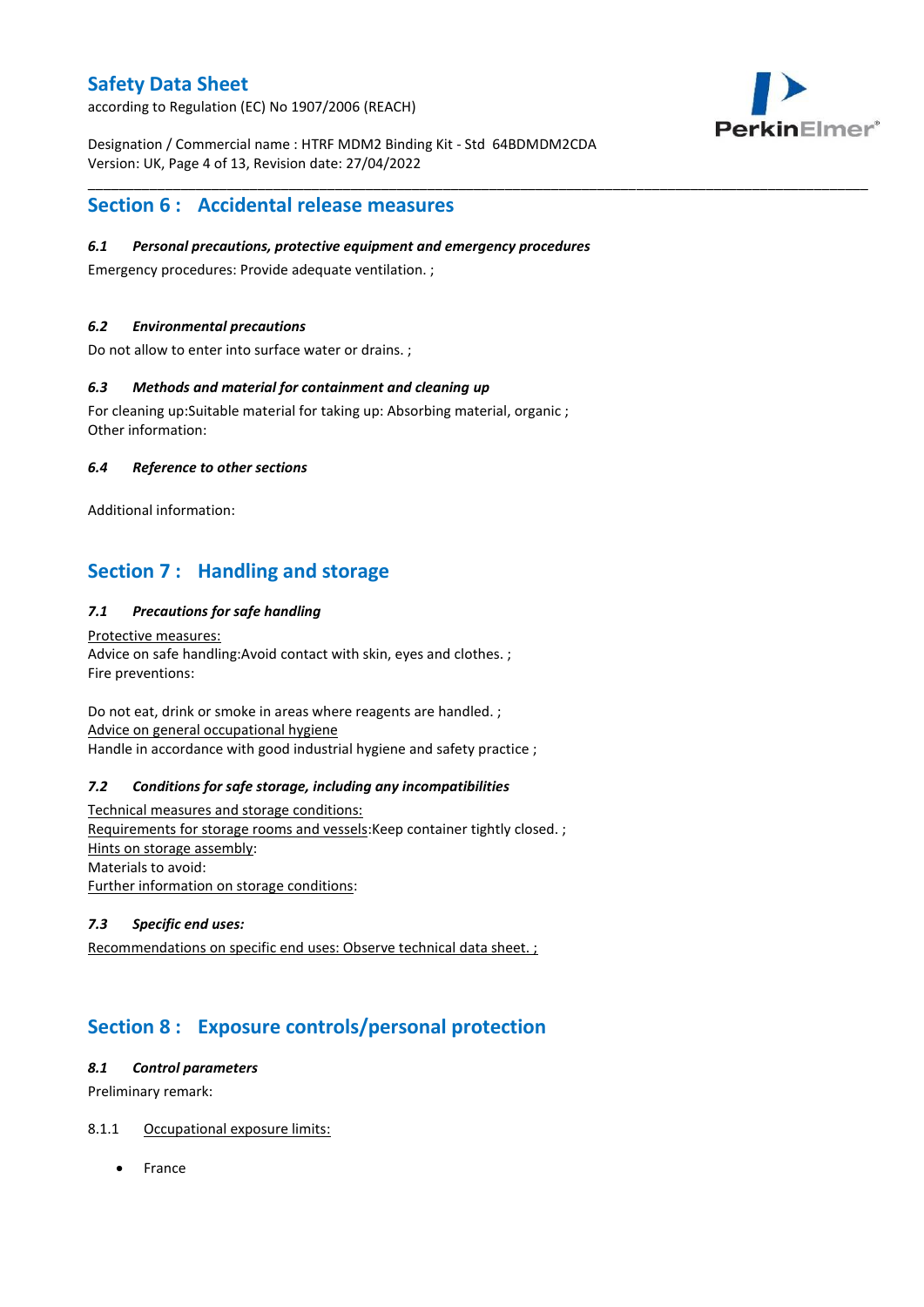according to Regulation (EC) No 1907/2006 (REACH)



# Designation / Commercial name : HTRF MDM2 Binding Kit - Std 64BDMDM2CDA Version: UK, Page 5 of 13, Revision date: 27/04/2022

| Source :                  | Informations relatives à la réglementation VME (France) : ED 984, 07.2012 |           |            |                         |  |  |  |  |  |  |  |
|---------------------------|---------------------------------------------------------------------------|-----------|------------|-------------------------|--|--|--|--|--|--|--|
| Substance                 | EC No.                                                                    | CAS-No    | VLE(mg/m3) | VME(mg/m3)<br>VME (ppm) |  |  |  |  |  |  |  |
| 7365-45-9 / 230-<br>907-9 | 230-907-9                                                                 | 7365-45-9 |            |                         |  |  |  |  |  |  |  |

### • Spain

| Source:                   | Limites de Exposicion Profesional para Agentes Quimicos en Espana<br>Instituto Nacional de Seguridad e Higiene en el Trabajo<br><b>June 2015</b> |           |                |              |                  |              |  |  |  |  |
|---------------------------|--------------------------------------------------------------------------------------------------------------------------------------------------|-----------|----------------|--------------|------------------|--------------|--|--|--|--|
| Substance                 | EC No.                                                                                                                                           | CAS-No    | VLA-EC (mg/m3) | VLA-EC (ppm) | $VLA-ED (mg/m3)$ | VLA-ED (ppm) |  |  |  |  |
| 7365-45-9 / 230-<br>907-9 | 230-907-9                                                                                                                                        | 7365-45-9 |                |              |                  |              |  |  |  |  |

### **•** Germany

| Source:               | TRGS 900, June 2015, BAuA |           |             |           |  |  |  |  |  |  |
|-----------------------|---------------------------|-----------|-------------|-----------|--|--|--|--|--|--|
| Substance             | EC No.                    | CAS-No    | AGW (mg/m3) | AGW (ppm) |  |  |  |  |  |  |
| 7365-45-9 / 230-907-9 | 230-907-9                 | 7365-45-9 |             |           |  |  |  |  |  |  |

- Italia
- **•** Greece
- $\bullet$  UK
- OSHA (USA)

| Source:                                  | Occupational Safety and Health Administration (OSHA) Permissible Exposure Limits (PELS) from 29 CFR 1910.1000 |                                       |  |                                                                               |                                                                      |                                                                        |  |  |  |  |
|------------------------------------------|---------------------------------------------------------------------------------------------------------------|---------------------------------------|--|-------------------------------------------------------------------------------|----------------------------------------------------------------------|------------------------------------------------------------------------|--|--|--|--|
| Substance                                | EC No.                                                                                                        | <b>Exposure Limit (PEL)</b><br>CAS-No |  | <b>OSHA Permissible</b><br><b>Exposure Limit (PEL) 8-</b><br>hour TWA (mg/m3) | <b>OSHA Permissible</b><br><b>Exposure Limit (PEL)</b><br>STEL (ppm) | <b>OSHA Permissible</b><br><b>Exposure Limit (PEL)</b><br>STEL (mg/m3) |  |  |  |  |
| $17365 - 45 - 9$ / 230-907-<br>230-907-9 |                                                                                                               | 7365-45-9                             |  |                                                                               |                                                                      |                                                                        |  |  |  |  |

# 8.1.2 Biological limit values (Germany):

| Source: | List of recommended health-based biological limit values (BLVs) and biological guidance values (BGVs), June 2014 |
|---------|------------------------------------------------------------------------------------------------------------------|
|---------|------------------------------------------------------------------------------------------------------------------|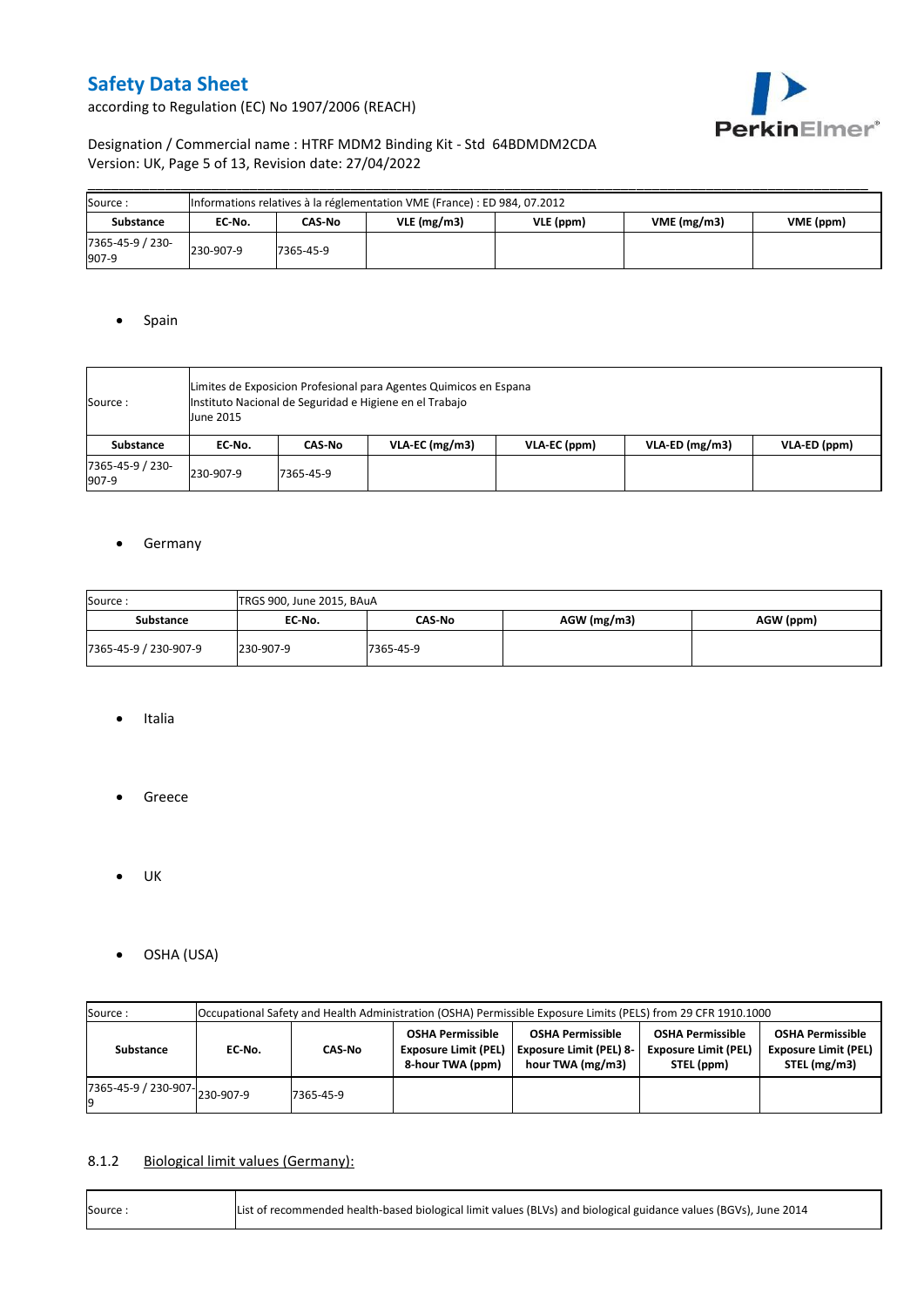according to Regulation (EC) No 1907/2006 (REACH)



# Designation / Commercial name : HTRF MDM2 Binding Kit - Std 64BDMDM2CDA Version: UK, Page 6 of 13, Revision date: 27/04/2022

| Substance             | EC No.    | CAS No    | $BLV$ (mg/m3) | BLV (ppm) |
|-----------------------|-----------|-----------|---------------|-----------|
| 7365-45-9 / 230-907-9 | 230-907-9 | 7365-45-9 |               |           |

### 8.1.3 Exposure limits at intended use (Germany):

| Source:               | TRGS 903, November 2015, BAuA |           |             |           |  |  |  |  |  |  |
|-----------------------|-------------------------------|-----------|-------------|-----------|--|--|--|--|--|--|
| <b>Substance</b>      | EC No.                        | CAS-No    | BGW (mg/m3) | BGW (ppm) |  |  |  |  |  |  |
| 7365-45-9 / 230-907-9 | 230-907-9                     | 7365-45-9 |             |           |  |  |  |  |  |  |

# 8.1.4 DNEL/PNEC-values:

#### • DNEL worker

| Source:                  |                     | <b>IGESTIS - substance database</b> |                                                 |                                                       |                                                             |                                                   |                                                         |                                                       |                                                             |  |  |  |  |  |
|--------------------------|---------------------|-------------------------------------|-------------------------------------------------|-------------------------------------------------------|-------------------------------------------------------------|---------------------------------------------------|---------------------------------------------------------|-------------------------------------------------------|-------------------------------------------------------------|--|--|--|--|--|
| Substance                | EC No.              | <b>CAS-No</b>                       | Acute - dermal.<br>local effects<br>(mg/kg/day) | Long-term-<br>dermal. local<br>effects<br>(mg/kg/day) | Long-term $-$<br>dermal.<br>systemic effects<br>(mg/kg/day) | Acute –<br>linhalation. locall<br>effects (mg/m3) | $Acute -$<br>inhalation.<br>systemic effects<br>(mg/m3) | Long-term $-$<br>inhalation, local<br>effects (mg/m3) | Long-term $-$<br>inhalation.<br>systemic effects<br>(mg/m3) |  |  |  |  |  |
| 7365-45-9 /<br>230-907-9 | 230-907-9 7365-45-9 |                                     |                                                 |                                                       |                                                             |                                                   | 23.5-23.5                                               |                                                       |                                                             |  |  |  |  |  |

### DNEL consumer

| Source:                  |        | <b>GESTIS</b> - substance database |                                                 |                                                          |                                                          |                               |                                                                                                         |                                                     |                                                             |  |  |  |  |  |
|--------------------------|--------|------------------------------------|-------------------------------------------------|----------------------------------------------------------|----------------------------------------------------------|-------------------------------|---------------------------------------------------------------------------------------------------------|-----------------------------------------------------|-------------------------------------------------------------|--|--|--|--|--|
| Substance                | EC-No. | <b>CAS-No</b>                      | Acute - dermal,<br>local effects<br>(mg/kg/day) | Long-term $-$<br>dermal, local<br>effects<br>(mg/kg/day) | Long-term-<br>dermal,<br>systemic effects<br>(mg/kg/day) | Acute –<br>linhalation. local | Acute -<br>inhalation.<br>---> effects (mg/m3)  <sup>systemic effects</sup>   <sub>-</sub> 4<br>(mg/m3) | Long-term –<br>inhalation. local<br>effects (mg/m3) | Long-term $-$<br>inhalation.<br>systemic effects<br>(mg/m3) |  |  |  |  |  |
| 7365-45-9 /<br>230-907-9 |        | 230-907-9 7365-45-9                |                                                 |                                                          |                                                          |                               |                                                                                                         |                                                     |                                                             |  |  |  |  |  |

#### DNEL remark:

• PNEC

| Source:         | <b>INERIS</b>                  |        |            |              |  |  |              |  |                      |  |            |  |                      |  |  |  |  |
|-----------------|--------------------------------|--------|------------|--------------|--|--|--------------|--|----------------------|--|------------|--|----------------------|--|--|--|--|
|                 |                                | CAS-No |            | PNEC AQUATIC |  |  |              |  |                      |  |            |  | <b>PNEC Sediment</b> |  |  |  |  |
| Substance       | EC No.                         |        | freshwater |              |  |  | marine water |  | intermittent release |  | freshwater |  | marine water         |  |  |  |  |
|                 |                                |        |            |              |  |  |              |  |                      |  |            |  |                      |  |  |  |  |
| 7365-45-9<br>19 | / 230-907- 230-907-9 7365-45-9 |        |            |              |  |  |              |  |                      |  |            |  |                      |  |  |  |  |

| Source:          | <b>INERIS</b> |        |           |         |                  |                                |         |       |          |                |  |                                    |                          |       |
|------------------|---------------|--------|-----------|---------|------------------|--------------------------------|---------|-------|----------|----------------|--|------------------------------------|--------------------------|-------|
|                  | EC No.        | CAS-No | Others    |         |                  |                                |         |       |          |                |  |                                    |                          |       |
| <b>Substance</b> |               |        | PNEC soil |         |                  | PNEC sewage treatment<br>plant |         |       | PNEC air |                |  | <b>PNEC secondary</b><br>poisoning |                          |       |
|                  |               |        | (mg/L)    | (mg/kg) | $(ppm)$ $(mg/L)$ |                                | (mg/kg) | (ppm) |          | (mg/L) (mg/kg) |  |                                    | (ppm) $(mg/L)$ $(mg/kg)$ | (ppm) |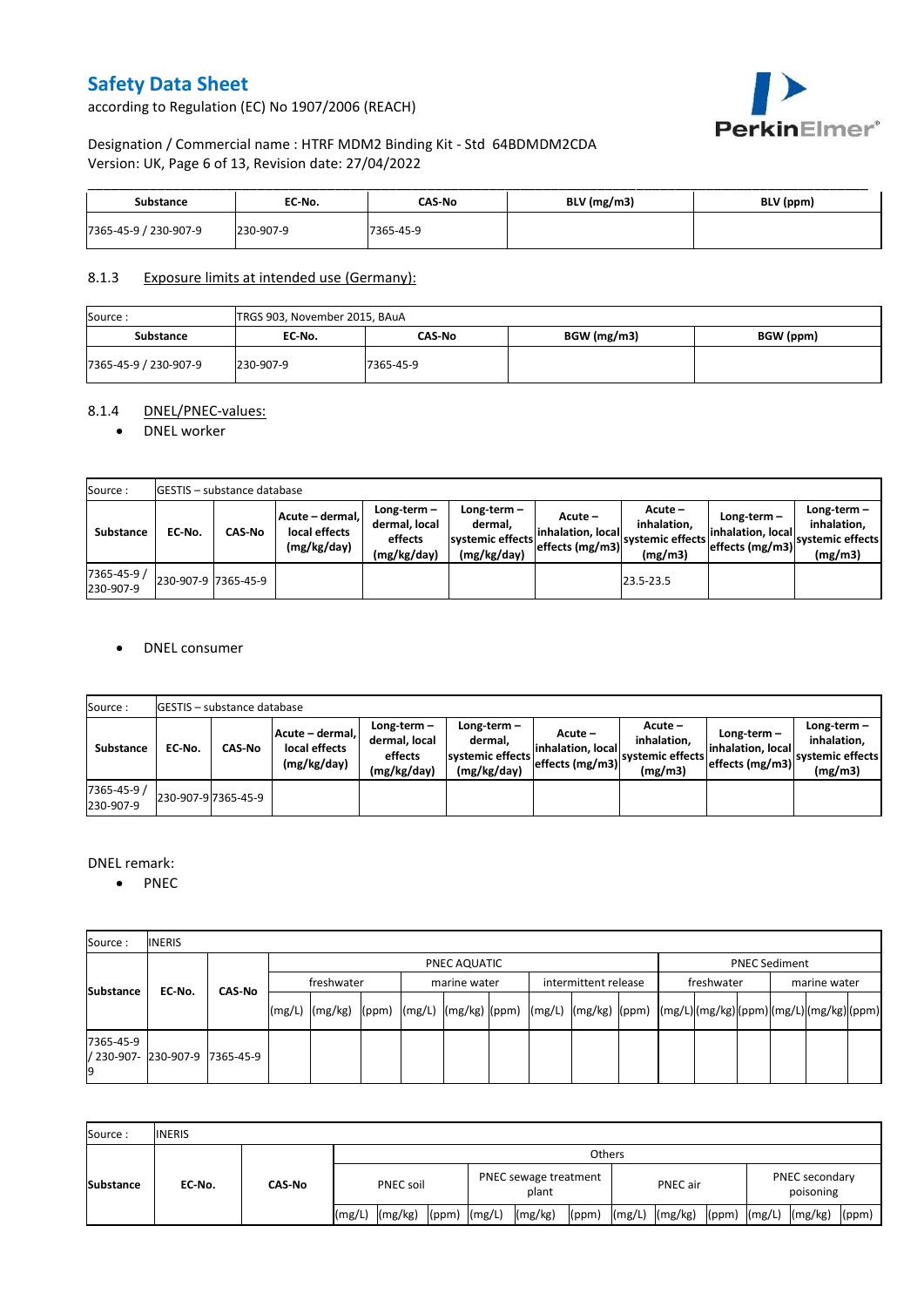according to Regulation (EC) No 1907/2006 (REACH)



Designation / Commercial name : HTRF MDM2 Binding Kit - Std 64BDMDM2CDA Version: UK, Page 7 of 13, Revision date: 27/04/2022

|                                       |           |  |  | ______ |  | _______ |  |
|---------------------------------------|-----------|--|--|--------|--|---------|--|
| 7365-45-9 /<br>230-907-9<br>230-907-9 | 7365-45-9 |  |  |        |  |         |  |

PNEC remark:

Control parameters remark:

# *8.2 Exposure controls*

8.2.1 Appropriate engineering controls:

8.2.2 Personal protective equipment:

**Eye / Face protection**: Safety glasses with side-shields ; **Skin protection**:Gloves ;

**Respiratory protection**:Ensure adequate ventilation ; **Thermal hazards**:

8.2.3 Environmental exposure controls:

# **Section 9 : Physical and chemical properties**

### *9.1 Information on basic physical and chemical properties*

#### Appearance

| Physical state        | Liquid    |
|-----------------------|-----------|
| Colour                | Colorless |
| Odour                 |           |
| Odour threshold (ppm) |           |

|                                                             |                                           | Value | Concentration<br>(mol/L) | Method | Temperature (°C) | Pressure (kPa) | Remark |
|-------------------------------------------------------------|-------------------------------------------|-------|--------------------------|--------|------------------|----------------|--------|
| pH                                                          |                                           |       |                          |        |                  |                |        |
| Melting point (°C)                                          |                                           |       |                          |        |                  |                |        |
| Freezing point (°C)                                         |                                           |       |                          |        |                  |                |        |
| Initial boiling point/boiling range (°C)                    |                                           |       |                          |        |                  |                |        |
| Flash point (°C)                                            |                                           |       |                          |        |                  |                |        |
| Evaporation rate (kg/m <sup>2</sup> /h)                     |                                           |       |                          |        |                  |                |        |
| Flammability (type: ) (%)                                   |                                           |       |                          |        |                  |                |        |
| Upper/lower<br>flammability or explosive<br>limits          | Upper explosive limit<br>(% )             |       |                          |        |                  |                |        |
|                                                             | Lower explosive limit (%)                 |       |                          |        |                  |                |        |
| Vapour pressure (kPa)                                       |                                           |       |                          |        |                  |                |        |
| Vapour density (g/cm <sup>3</sup> )                         |                                           |       |                          |        |                  |                |        |
|                                                             | Density (g/cm <sup>3</sup> )              |       |                          |        |                  |                |        |
| Densities                                                   | Relative density (g/cm <sup>3</sup> )     |       |                          |        |                  |                |        |
|                                                             | Bulk density (g/cm <sup>3</sup> )         |       |                          |        |                  |                |        |
|                                                             | Critical density (g/cm <sup>3</sup> )     |       |                          |        |                  |                |        |
| Solubility (Type: ) (g/L)                                   |                                           |       |                          |        |                  |                |        |
| Partition coefficient (log Pow)<br>n-octanol/water at pH :  |                                           |       |                          |        |                  |                |        |
| Auto-ignition temperature (°C)                              |                                           |       |                          |        |                  |                |        |
| Decomposition temperature (°C)<br>Decomposition energy : kJ |                                           |       |                          |        |                  |                |        |
| Viscosity                                                   | Viscosity, dynamic (poiseuille)           |       |                          |        |                  |                |        |
|                                                             | Viscosity, cinematic (cm <sup>3</sup> /s) |       |                          |        |                  |                |        |
| Oxidising properties                                        |                                           |       |                          |        |                  |                |        |
| <b>Explosive properties</b>                                 |                                           |       |                          |        |                  |                |        |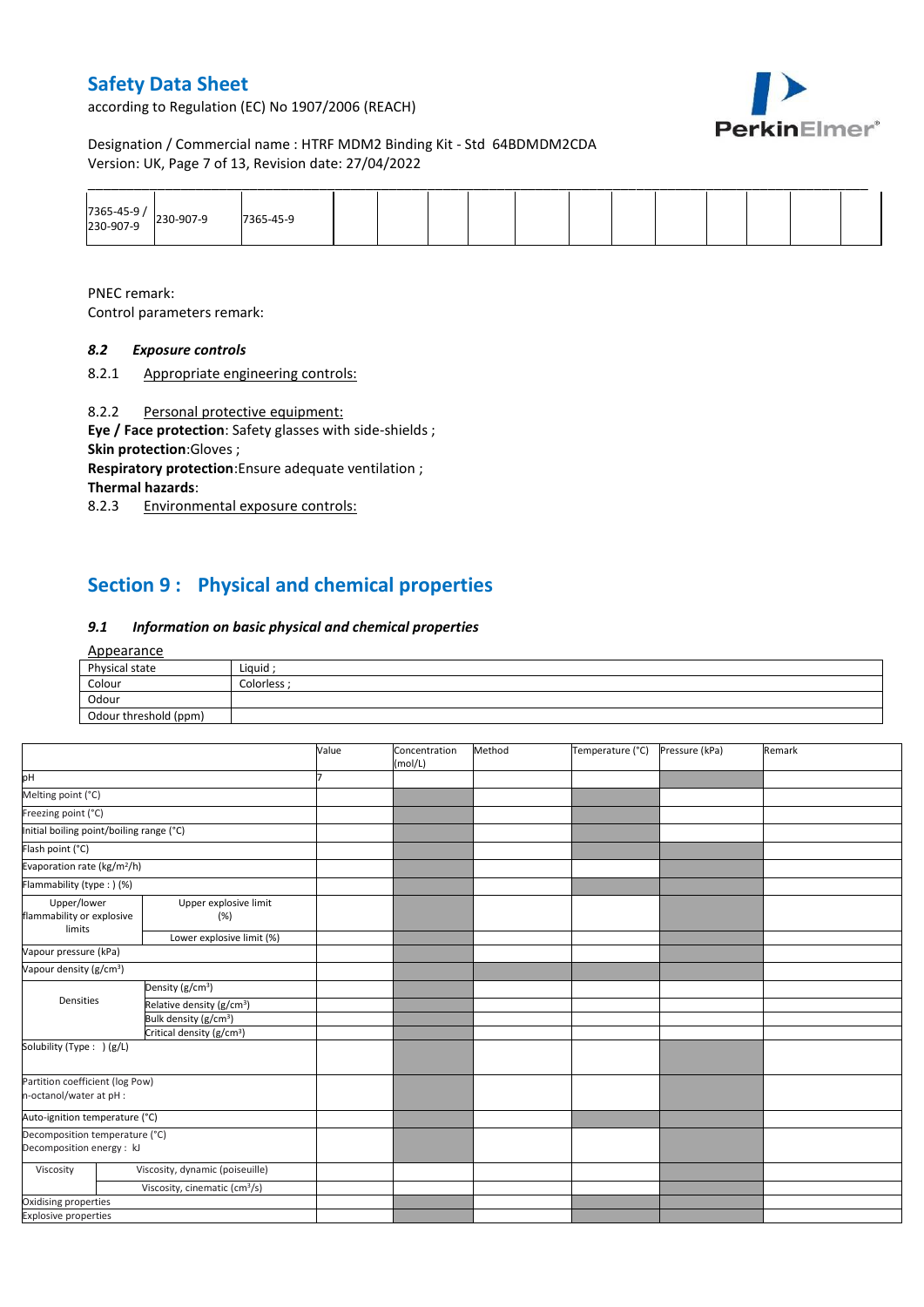according to Regulation (EC) No 1907/2006 (REACH)



Designation / Commercial name : HTRF MDM2 Binding Kit - Std 64BDMDM2CDA Version: UK, Page 8 of 13, Revision date: 27/04/2022

### *9.2 Other information:*

No other relevant data available

# **Section 10 : Stability and reactivity**

*10.1 Reactivity* This material is considered to be non-reactive under normal use conditions. ;

\_\_\_\_\_\_\_\_\_\_\_\_\_\_\_\_\_\_\_\_\_\_\_\_\_\_\_\_\_\_\_\_\_\_\_\_\_\_\_\_\_\_\_\_\_\_\_\_\_\_\_\_\_\_\_\_\_\_\_\_\_\_\_\_\_\_\_\_\_\_\_\_\_\_\_\_\_\_\_\_\_\_\_\_\_\_\_\_\_\_\_\_\_\_\_\_\_\_\_\_\_

- *10.2 Chemical stability*
- *10.3 Possibility of hazardous reactions*
- *10.4 Conditions to avoid:*
- *10.5 Incompatible materials:*
- *10.6 Hazardous decomposition products:*

Does not decompose when used for intended uses. ;

# **Section 11 : Toxicological information**

Toxicokinetics, metabolism and distribution

### *11.1 Information on toxicological effects*

**Substances** 

**Acute toxicity**

Animal data: Acute oral toxicity:

Acute dermal toxicity:

Acute inhalative toxicity:

Practical experience / human evidence: Assessment / Classification: General Remark:

**•** Skin corrosion/irritation

Animal data:

In-vitro skin test method: In-vitro skin test result: Assessment / Classification:

**Eye damage/irritation**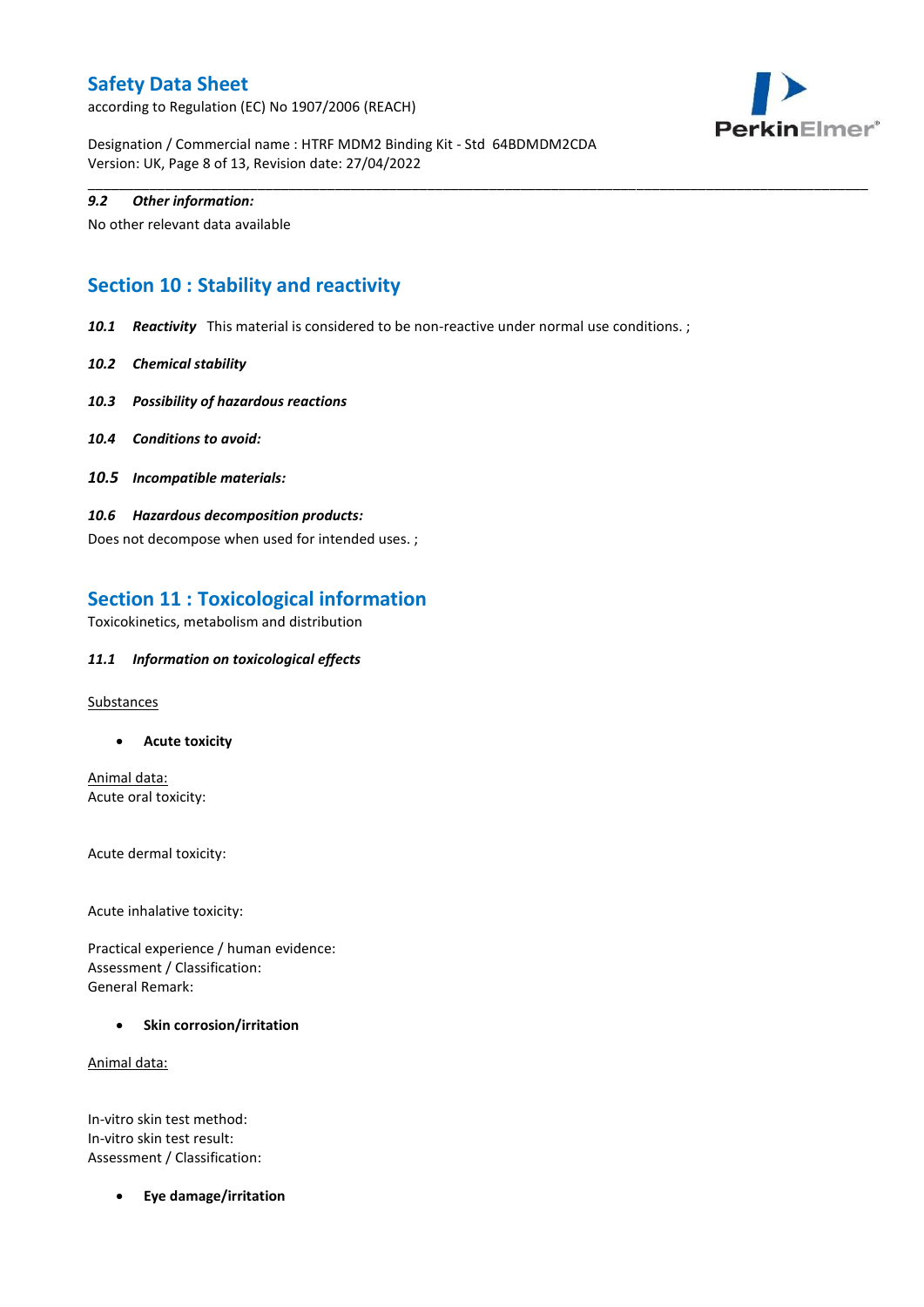according to Regulation (EC) No 1907/2006 (REACH)



Designation / Commercial name : HTRF MDM2 Binding Kit - Std 64BDMDM2CDA Version: UK, Page 9 of 13, Revision date: 27/04/2022

\_\_\_\_\_\_\_\_\_\_\_\_\_\_\_\_\_\_\_\_\_\_\_\_\_\_\_\_\_\_\_\_\_\_\_\_\_\_\_\_\_\_\_\_\_\_\_\_\_\_\_\_\_\_\_\_\_\_\_\_\_\_\_\_\_\_\_\_\_\_\_\_\_\_\_\_\_\_\_\_\_\_\_\_\_\_\_\_\_\_\_\_\_\_\_\_\_\_\_\_\_

### Animal data:

In vitro eye test method: In vitro eye test result: Assessment / Classification:

- **CMR effects (carcinogenity, mutagenicity and toxicity for reproduction)**
	- o Germ cell mutagenicity:

Animal data:

Assessment / Classification:

o Carcinogenicity

Practical experience / human evidence: Animal data:

Other information: Assessment / Classification:

o Reproductive toxicity

Practical experience / human evidence: Animal data:

Other information: Assessment / Classification:

Overall assessment on CMR properties:

 **Specific target organ toxicity (single exposure)** o STOT SE 1 and 2

Animal data:

Other information:

o STOT SE 3

Practical experience / human evidence:

Other information: Assessment / Classification:

## **Specific target organ toxicity (repeated exposure)**

Practical experience / human evidence: Animal data:

Assessment / Classification: Other information

**Aspiration hazard**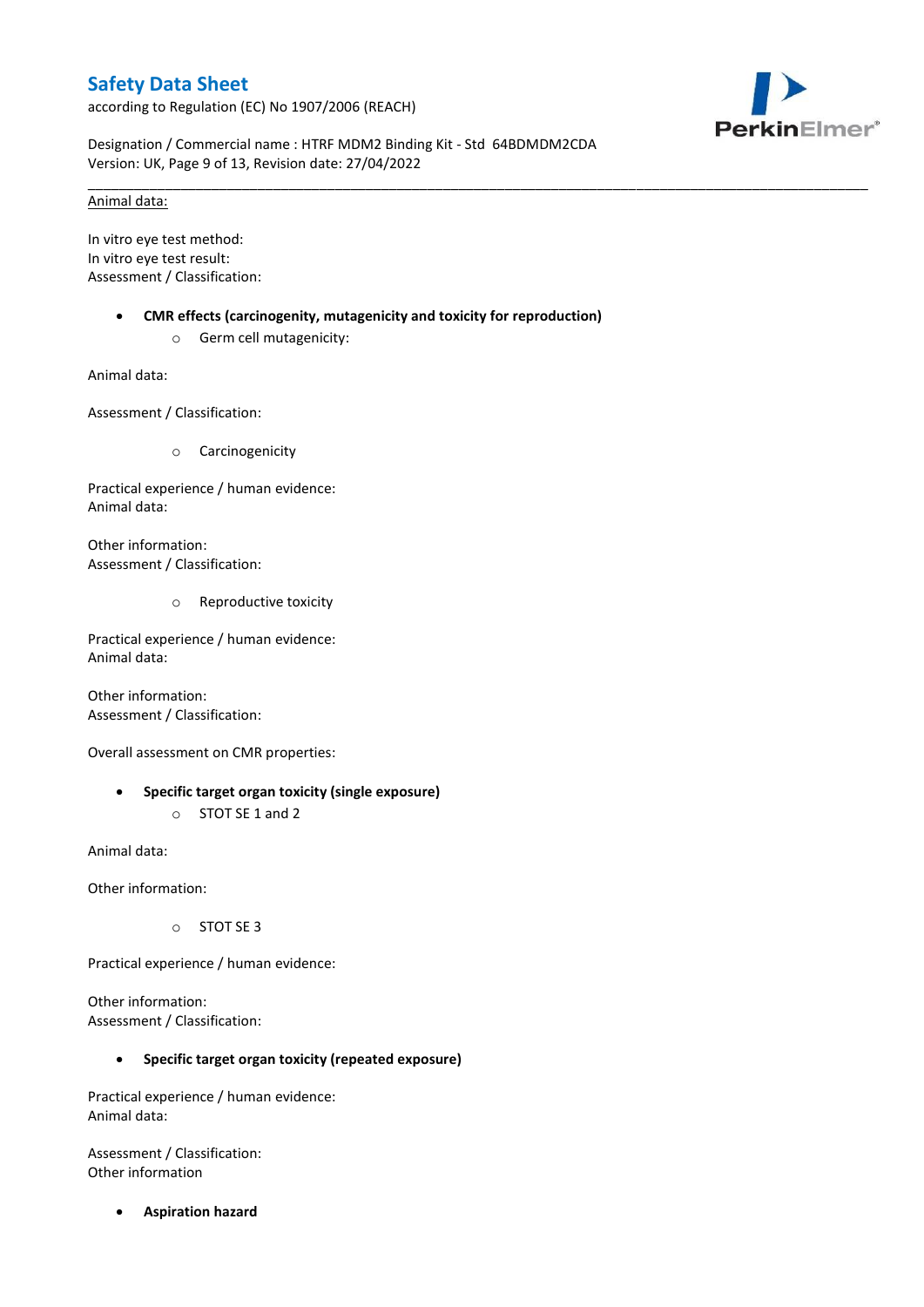according to Regulation (EC) No 1907/2006 (REACH)



Designation / Commercial name : HTRF MDM2 Binding Kit - Std 64BDMDM2CDA Version: UK, Page 10 of 13, Revision date: 27/04/2022

Practical experience / human evidence: Experimental data: viscosity data: see SECTION 9. Assessment / Classification: Remark:

11.1.1 Mixtures No toxicological information is available for the mixture itself

# **Section 12 : Ecological information**

In case that test data regarding one endpoint/differentiation exist for the mixture itself, the classification is carried out according to the substance criteria (excluding biodegradation and bioaccumulation). If no test data exist, the criteria for mixture classification has to be used (calculation method) in this case the toxicological data of the ingredients are shown.

\_\_\_\_\_\_\_\_\_\_\_\_\_\_\_\_\_\_\_\_\_\_\_\_\_\_\_\_\_\_\_\_\_\_\_\_\_\_\_\_\_\_\_\_\_\_\_\_\_\_\_\_\_\_\_\_\_\_\_\_\_\_\_\_\_\_\_\_\_\_\_\_\_\_\_\_\_\_\_\_\_\_\_\_\_\_\_\_\_\_\_\_\_\_\_\_\_\_\_\_\_

## *12.1 Aquatic toxicity:*

Acute (short-term) fish toxicity

Chronic (long-term) fish toxicity

Acute (short-term) toxicity to crustacea

Chronic (long-term) toxicity to crustacea

Acute (short-term) toxicity to algae and cyanobacteria

Toxicity to microorganisms and other aquatic plants / organisms

Assessment / Classification:

## *12.2 Persistence and degradability*

Biodegradation:

Abiotic Degradation:

Assessment / Classification:

## *12.3 Bioaccumulative potential*

Bioconcentration factor (BCF):

#### *12.4 Mobility in soil*

## *12.5 Results of PBT and vPvB assessment*

*12.6 Other adverse effects:*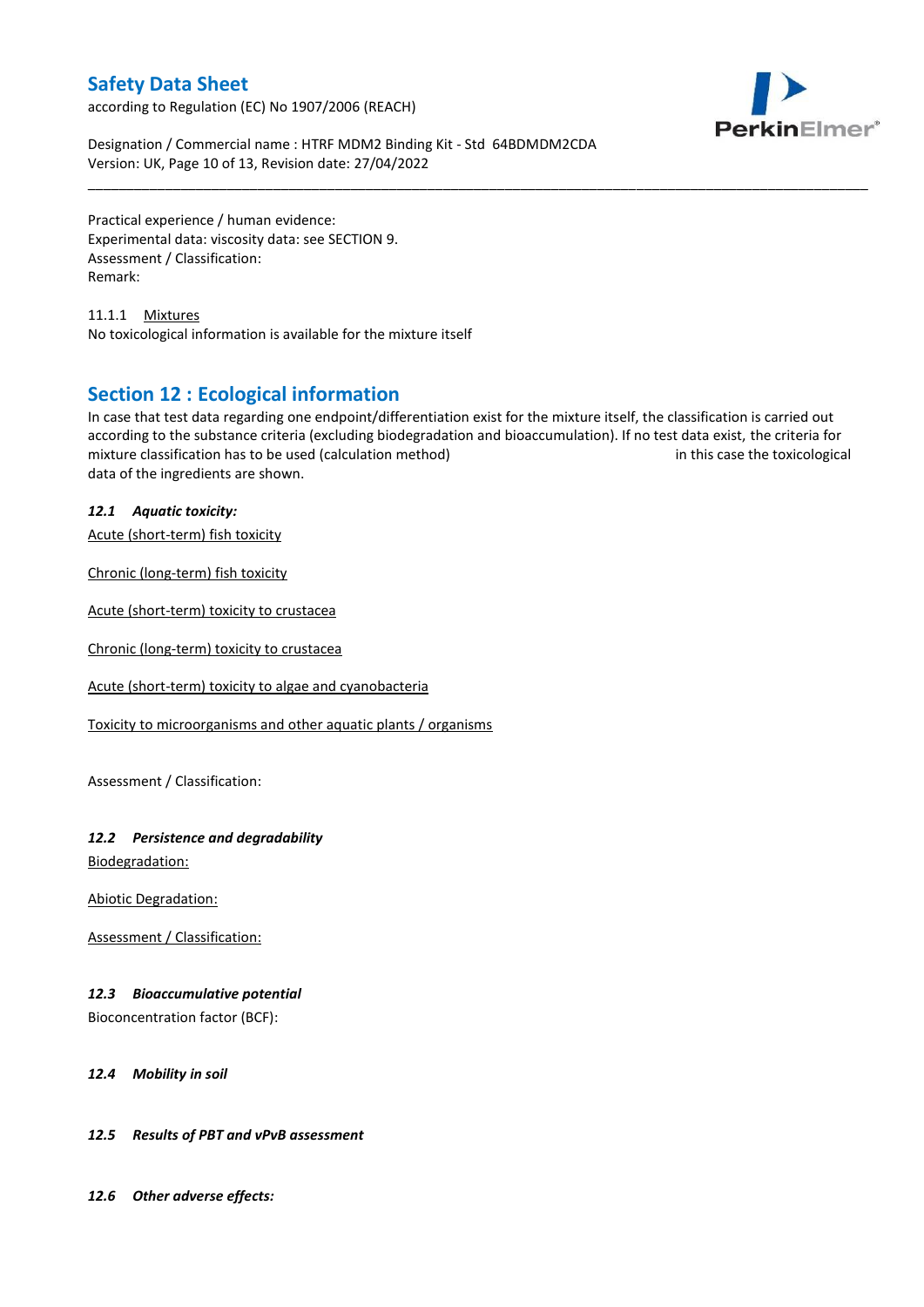according to Regulation (EC) No 1907/2006 (REACH)

Designation / Commercial name : HTRF MDM2 Binding Kit - Std 64BDMDM2CDA Version: UK, Page 11 of 13, Revision date: 27/04/2022

Additional ecotoxicological information:

# **Section 13 : Disposal considerations**

### *13.1 Waste treatment methods*

Waste treatment options: Dispose of waste according to applicable legislation.;

# **Section 14 : Transport information**

ADR/RID/AND/IMDG/IATA

| UN No.                     |  |
|----------------------------|--|
| UN Proper shipping name    |  |
| Transport hazard class(es) |  |
| Hazard label(s)            |  |
|                            |  |
| Packing group              |  |

\_\_\_\_\_\_\_\_\_\_\_\_\_\_\_\_\_\_\_\_\_\_\_\_\_\_\_\_\_\_\_\_\_\_\_\_\_\_\_\_\_\_\_\_\_\_\_\_\_\_\_\_\_\_\_\_\_\_\_\_\_\_\_\_\_\_\_\_\_\_\_\_\_\_\_\_\_\_\_\_\_\_\_\_\_\_\_\_\_\_\_\_\_\_\_\_\_\_\_\_\_

# *Transport in bulk according to Annex II of MARPOL 73/78 and the IBC Code*

| <b>Land transport (ADR/RID)</b>                                      |                                               |
|----------------------------------------------------------------------|-----------------------------------------------|
| Classification code ADR:                                             | Special Provisions for ADR/RID:               |
| Limited quantities for ADR/RID:                                      | <b>Excepted Quantities for ADR/RID:</b>       |
| Packing Instructions for ADR/RID:                                    | Special packing provisions for ADR/RID:       |
| Mixed packing provisions:                                            |                                               |
| Portable tanks and bulk containers Instructions:                     |                                               |
| Portable tanks and bulk containers Special Provisions:               |                                               |
| <b>ADR Tank Code:</b>                                                | ADR Tank special provisions:                  |
| Vehicle for tank carriage:                                           |                                               |
| Special provisions for carriage Packages:                            |                                               |
| Special provisions for carriage Bulk:                                |                                               |
| Special provisions for carriage for loading, unloading and handling: |                                               |
| Special Provisions for carriage Operation:                           |                                               |
| Hazard identification No:                                            | Transport category (Tunnel restriction code): |
|                                                                      |                                               |
| Sea transport (IMDG)                                                 |                                               |
| Marine Pollutant:                                                    | Subsidiary risk(s) for IMDG:                  |
| Packing provisions for IMDG:                                         | Limited quantities for IMDG:                  |
| Packing instructions for IMDG:                                       | <b>IBC</b> Instructions:                      |
| <b>IBC Provisions:</b>                                               | IMO tank instructions:                        |
| UN tank instructions:                                                | Tanks and bulk Provisions:                    |
| EmS:                                                                 | Stowage and segregation for IMDG:             |
| Properties and observations:                                         |                                               |
|                                                                      |                                               |
| Inland waterway transport (ADN)                                      |                                               |
| <b>Classification Code ADN:</b>                                      | <b>Special Provisions ADN:</b>                |
| Limited quantities ADN:                                              | <b>Excepted quantities ADN:</b>               |
| Carriage permitted:                                                  | Equipment required:                           |
| Provisions concerning loading and unloading:                         | Provisions concerning carriage:               |
| Number of blue cones/lights:                                         | Remark:                                       |
|                                                                      |                                               |

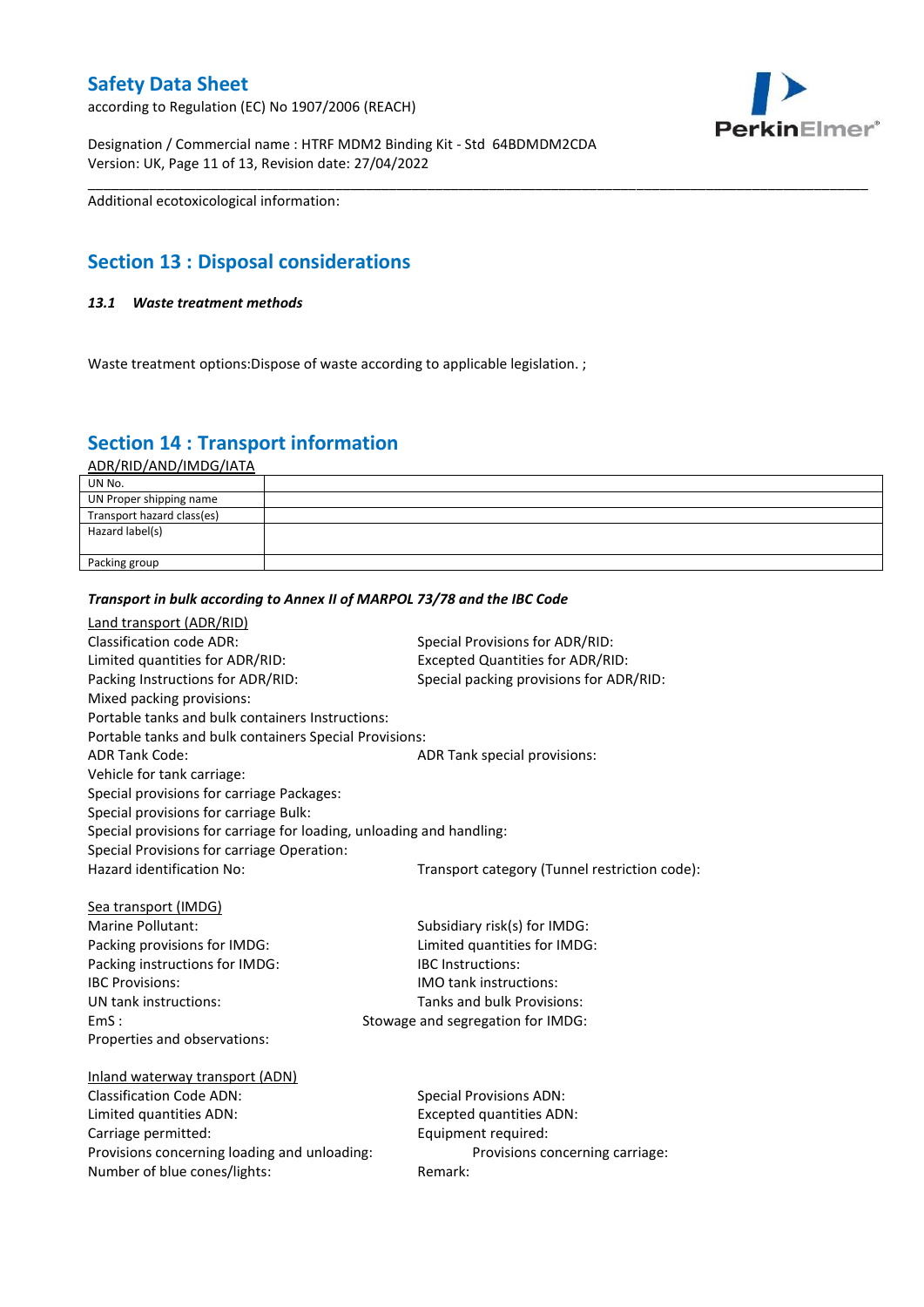according to Regulation (EC) No 1907/2006 (REACH)



Designation / Commercial name : HTRF MDM2 Binding Kit - Std 64BDMDM2CDA Version: UK, Page 12 of 13, Revision date: 27/04/2022

Air transport (ICAO-TI / IATA-DGR) Subsidiary risk for IATA: Excepted quantity for IATA: Passenger and Cargo Aircraft Limited Quantities Packing Instructions: Passenger and Cargo Aircraft Limited Quantities Maximal Net Quantity : Passenger and Cargo Aircraft Packaging Instructions : Passenger and Cargo Aircraft Maximal Net Quantity : Cargo Aircraft only Packaging Instructions : Cargo Aircraft only Maximal Net Quantity : ERG code: Special Provisions for IATA:

\_\_\_\_\_\_\_\_\_\_\_\_\_\_\_\_\_\_\_\_\_\_\_\_\_\_\_\_\_\_\_\_\_\_\_\_\_\_\_\_\_\_\_\_\_\_\_\_\_\_\_\_\_\_\_\_\_\_\_\_\_\_\_\_\_\_\_\_\_\_\_\_\_\_\_\_\_\_\_\_\_\_\_\_\_\_\_\_\_\_\_\_\_\_\_\_\_\_\_\_\_

# **Section 15 : Regulatory information**

### *15.1 Safety, health and environmental regulations/legislation specific for the substance or mixture*

EU regulations

Authorisations and/or restrictions on use:

Authorisations: Restrictions on use: SVHC :

- Other EU regulations:
- Directive 2010/75/EC on industrial emissions

Not relevant

National regulations

#### *15.2 Chemical Safety Assessment:*

For this mixture, no chemical safety assessment has been carried out

# **Section 16 : Other information**

#### *16.1 Indication of changes*

Date of the previous version:18/03/2022 Modifications:

#### *16.2 Other informations*

*16.3 Classification for mixtures and used evaluation method according to regulation (EC) 1207/2008 [CLP]:* See SECTION 2.1 (classification).

#### *16.4 Relevant R-, H- and EUH-phrases (number and full text):*